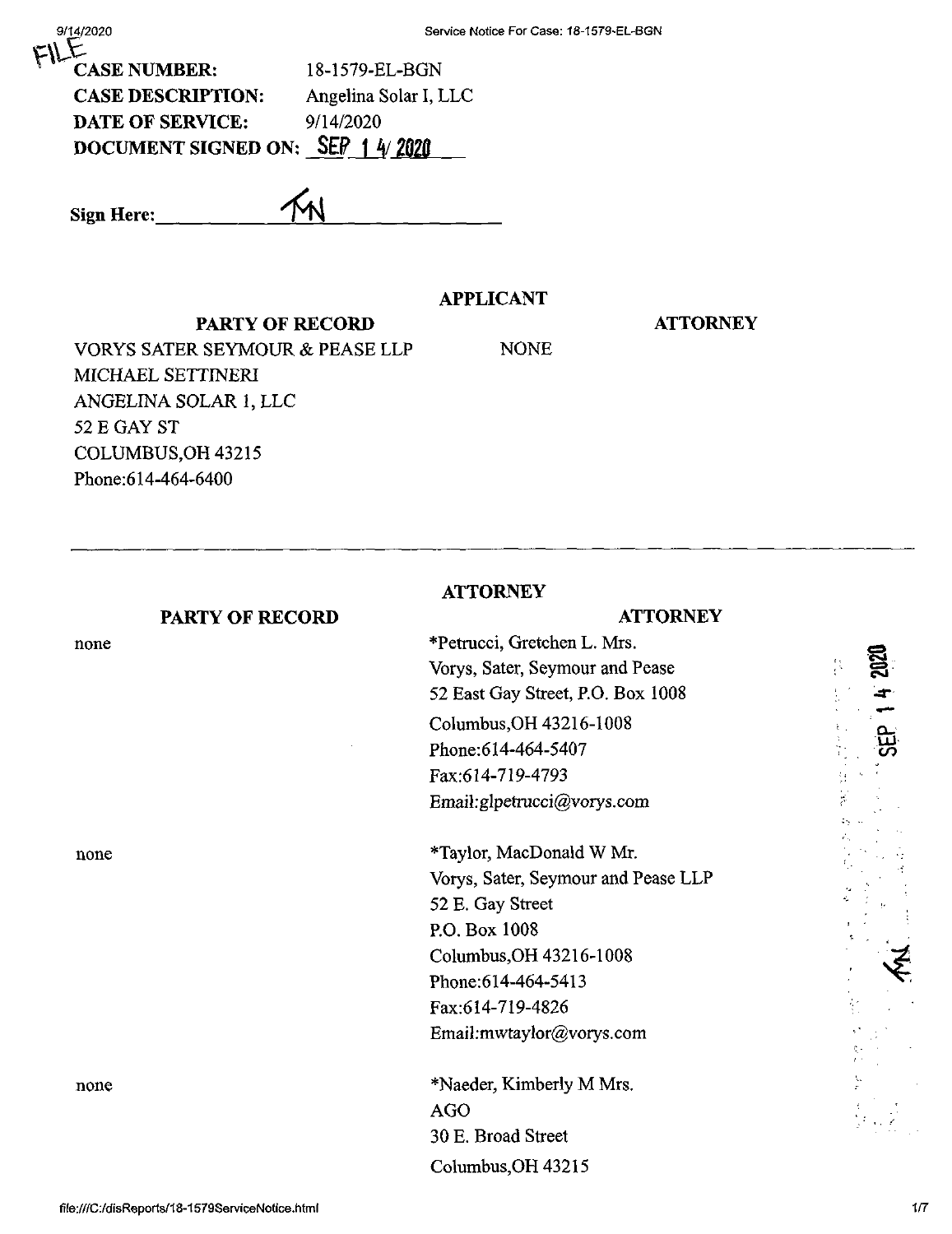| 9/14/2020 | Service Notice For Case: 18-1579-EL-BGN       |
|-----------|-----------------------------------------------|
|           | Phone: 614-466-4397                           |
|           | Email:kimberly.naeder@ohioattorneygeneral.gov |
| none      | *West, Kathryn Ms.                            |
|           | Preble County Prosecutor's Office             |
|           | 101 E. Main St.                               |
|           | Eaton, OH 45320                               |
|           | Phone: 937-456-8156                           |
|           | Fax:937-459-8199                              |
|           | Email: kwest@prebco.org                       |
| none      | *Butler, Matt Mr.                             |
|           | Public Utilities Commission of Ohio           |
|           | 180 e. Broad St.                              |
|           | Columbus, OH 43215                            |
|           | Phone: 614-644-7670                           |
|           | Email:Matthew.Butler@puc.state.oh.us          |
| none      | *Orahood, Teresa                              |
|           | Bricker & Eckler LLP                          |
|           | 100 South Third Street                        |
|           | Columbus, OH 43215-4291                       |
|           | Phone: (614) 227-4821                         |
|           | Fax: (614) 227-2390                           |
|           | Email:torahood@bricker.com                    |
| none      | *Conway, Andrew S Mr.                         |
|           | Public Utilities Commission of Ohio           |
|           | 180 East Broad Street                         |
|           | Columbus, OH 43215                            |
|           | Phone: (614) 466-5732                         |
|           | Email: Andrew.Conway@puco.ohio.gov            |
| none      | LAUCHLAN, CLIFFORD W                          |
|           | VORYS, SATER, SEYMOUR AND PEASE LLP           |
|           | 52 EAST GAY STREET                            |
|           | PO BOX 1008                                   |
|           | COLUMBUS, OH 43216-1008                       |
|           | Phone: 614-464-5462                           |
| none      | *Troupe, Tanowa Ms.                           |
|           | <b>PUCO</b>                                   |
|           | 180 E. Broad Street                           |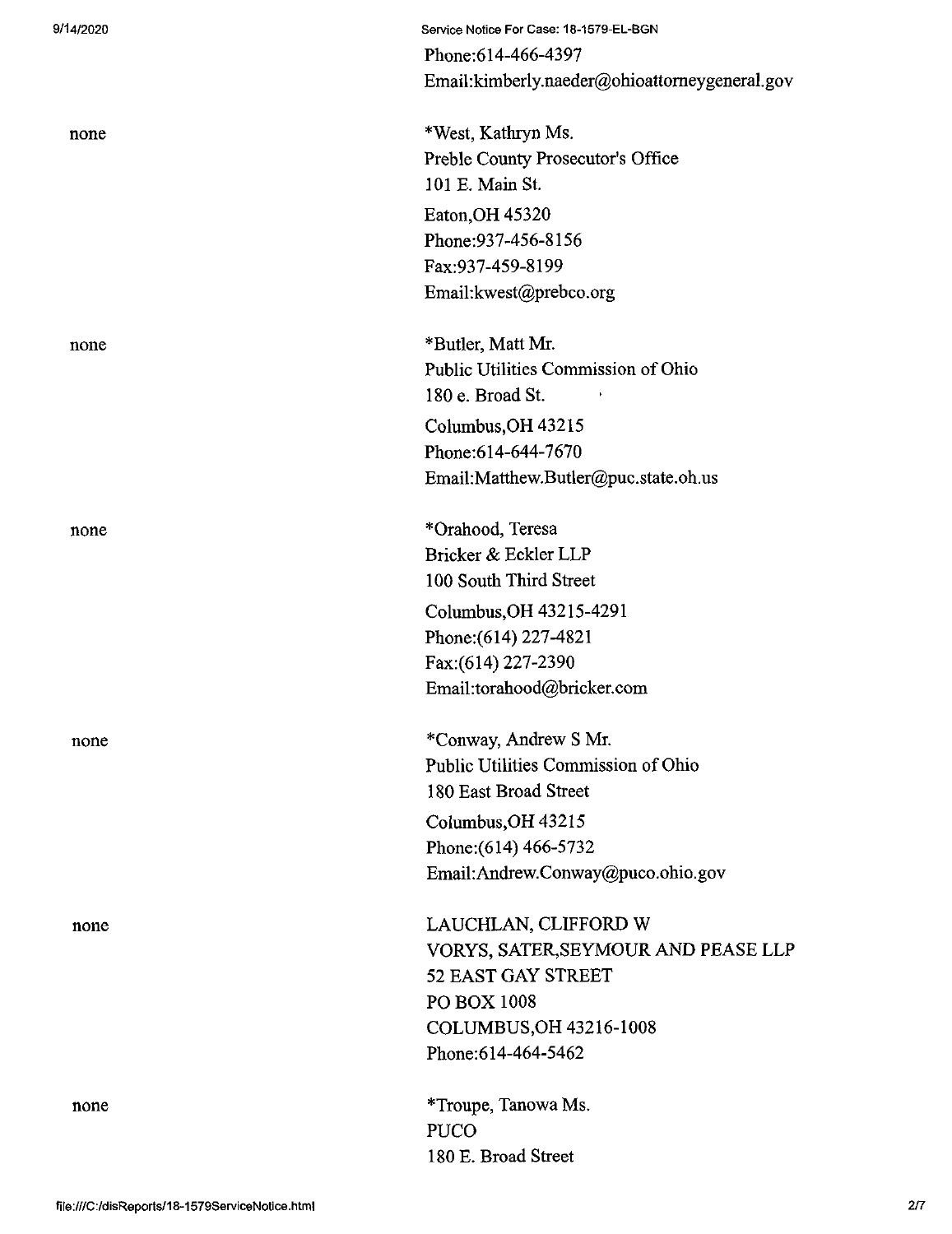| 9/14/2020 | Service Notice For Case: 18-1579-EL-BGN      |
|-----------|----------------------------------------------|
|           | Columbus, OH 43215                           |
|           | Phone: 614-644-9745                          |
|           | Fax:ext 231                                  |
|           | Email:Tanowa.Troupe@puco.ohio.gov            |
| none      | *Scott, Tonnetta Ms.                         |
|           | <b>Ohio Attorney General</b>                 |
|           | 30 East Broad Street                         |
|           | Columbus, OH 43215                           |
|           | Phone: (614)466-4395                         |
|           | Fax:(614)466-4395                            |
|           | Email:tonnetta.scott@ohioattorneygeneral.gov |
| none      | *Milam, Amy M                                |
|           | Ohio Farm Bureau Federation                  |
|           | 280 N. High Street, P.O. Box 182383          |
|           | Columbus, OH 43218-2383                      |
|           | Phone: (614) 246-8256                        |
|           | Fax:(614) 246-8656                           |
|           | Email:amilam@ofbf.org                        |
| none      | *Spencer, Ken Mr.                            |
|           | Armstrong & Okey, Inc.                       |
|           | 222 East Town Street, 2nd Floor              |
|           | Columbus, OH 43215                           |
|           | Phone: 614-224-9481                          |
|           | Fax:614-224-5724                             |
|           | Email:kspencer@aando.com                     |
| none      | *Chilcote, Heather A                         |
|           | Public Utilities Commission of Ohio          |
|           | 180 East Broad Street                        |
|           | Columbus, OH 43215                           |
|           | Phone: (614) 466-0407                        |
|           | Email:heather.chilcote@puco.ohio.gov         |
| none      | *Van Kley, Jack A Mr.                        |
|           | Van Kley & Walker, LLC                       |
|           | 132 Northwoods Blvd., Suite C-1              |
|           | Columbus, OH 43235                           |
|           | Phone: 614-431-8900                          |
|           | Fax:614-431-8905                             |
|           | Email:jvankley@vankleywalker.com             |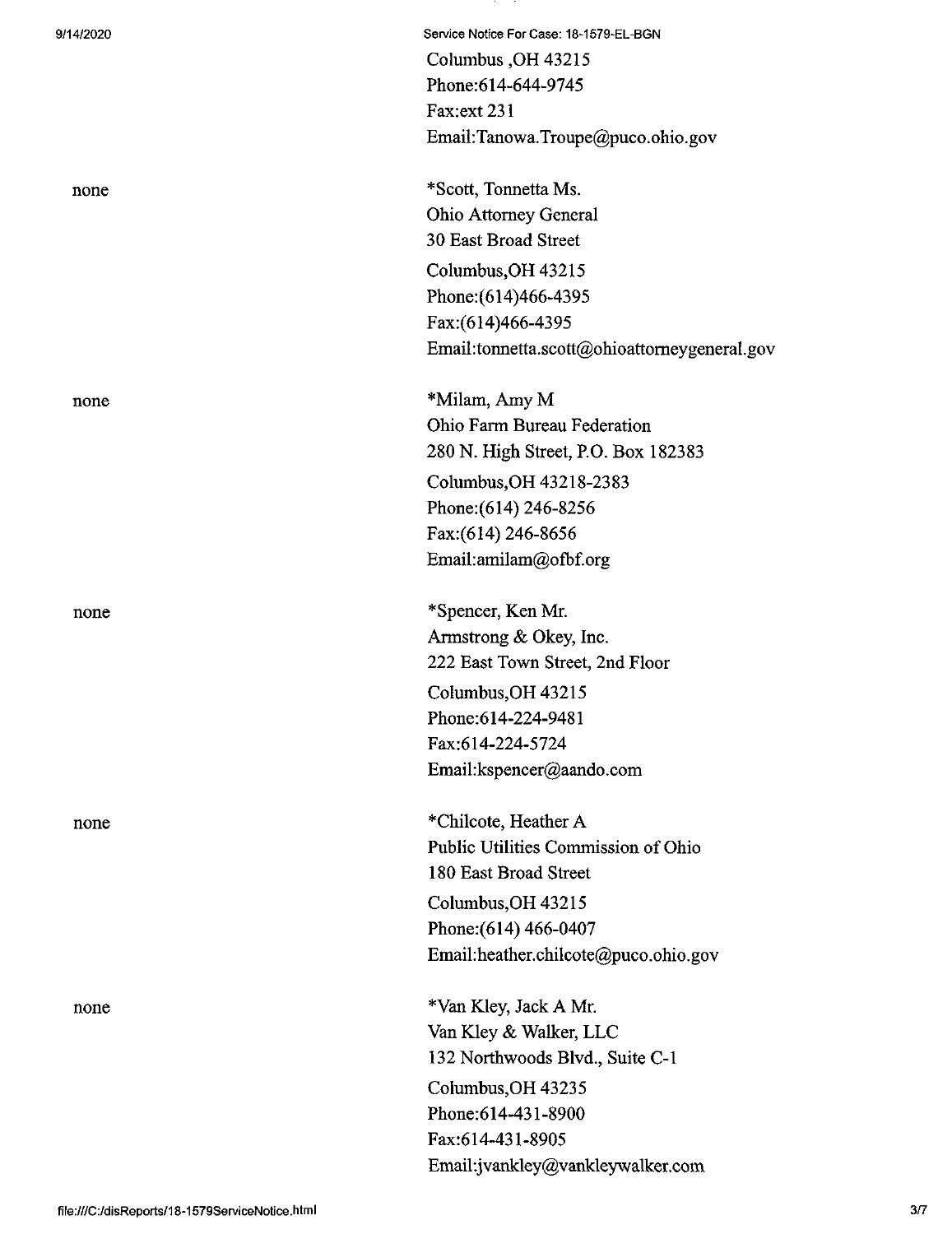| none | *Staff, Docketing                                 |
|------|---------------------------------------------------|
|      | Docketing                                         |
|      | 180 East Broad Street                             |
|      | 11th Floor                                        |
|      | Columbus, OH 43215                                |
|      | Phone: 614-466-4095                               |
|      | Fax:614-466-0313                                  |
|      | Email:docketing@puco.ohio.gov                     |
| none | *Elliott, Courtney L Ms.                          |
|      | Mike Mobley Reporting, A Veritext Company         |
|      | 334 South Main Street                             |
|      | Dayton, OH 45402                                  |
|      | Phone: (937) 222-2259                             |
|      | Email:courtney@mobleyreporting.com                |
| none | *Settineri, Michael J. Mr.                        |
|      | Vorys, Sater, Seymour and Pease LLP               |
|      | 52 East Gay Street                                |
|      | Columbus, OH 43215                                |
|      | Phone: 614-464-5462                               |
|      | Fax:614-719-5146                                  |
|      | Email:mjsettineri@vorys.com                       |
| none | *Yip, Yvette L Ms.                                |
|      | Ohio Attorney General's Office - Public Utilities |
|      | 30 East Broad Street, 16th Floor                  |
|      | Columbus, OH 43215                                |
|      | Phone: 614-466-4397                               |
|      | Fax:866-431-4694                                  |
|      | Email: yvette.yip@ohioattorneygeneral.gov         |
| none | *Boggs, Thaddeus M Mr.                            |
|      | Frost Brown Todd LLC                              |
|      | 10 W Broad Street                                 |
|      | Suite 2300                                        |
|      | Columbus, OH 43215                                |
|      | Phone: (614) 559-7293                             |
|      | Email:tboggs@fbtlaw.com                           |
|      |                                                   |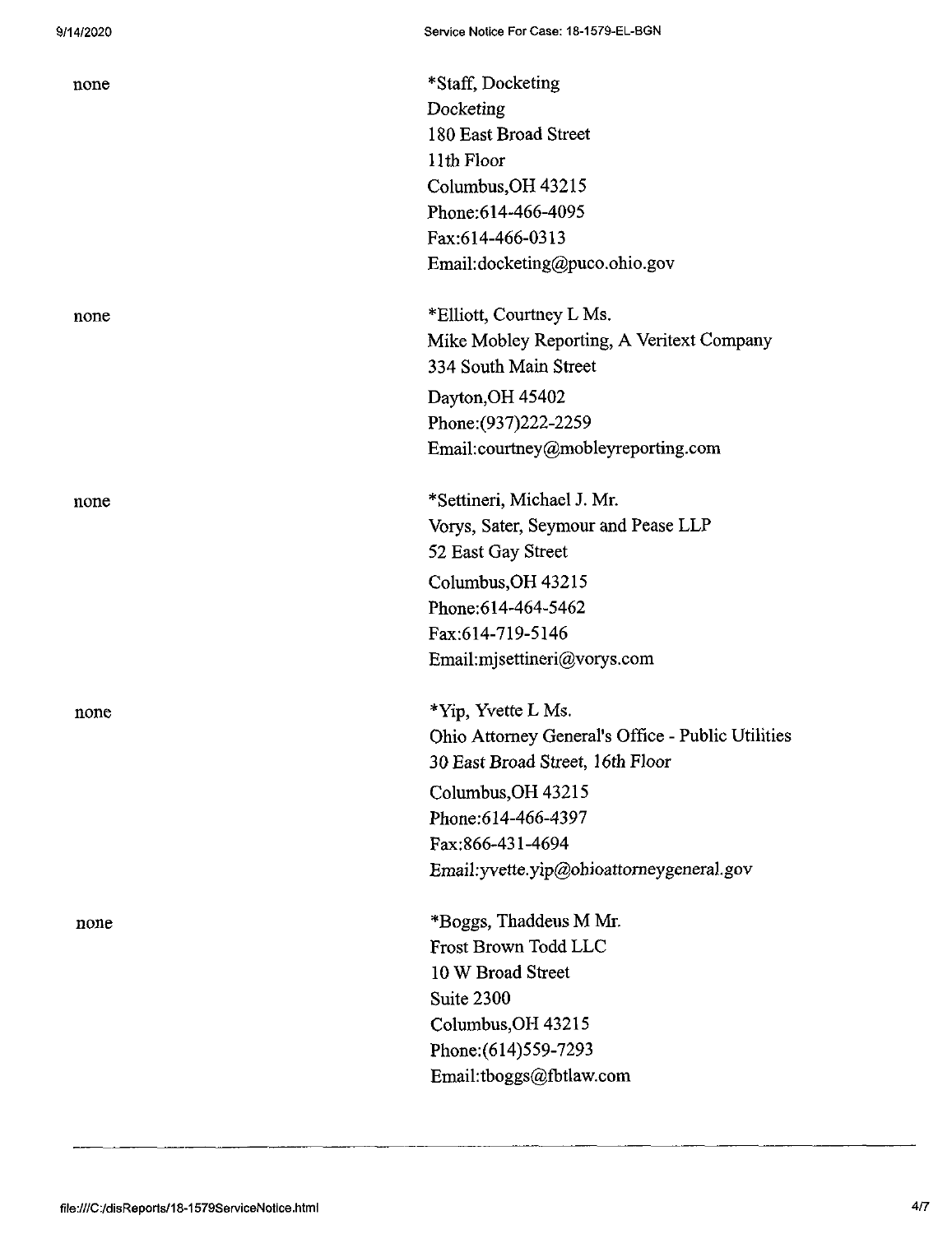#### **INTERVENOR**

## **PARTY OF RECORD**

BLACK, ROBERT NONE

6587 FAIRHAVEN ROAD

COLLEGE CORNER,OH 45003-9249

BOARD OF TRUSTEES FOR ISRAEL TOWNSHIP NONE

10893 SR 177

COLLEGE CORNER,OH 45003

Phone:513-796-3202

BOARD OF TRUSTEES OF DIXON TOWNSHIP NONE

7170 CALIFORNIA SCHOOL ROAD XXXXXXXX RETURN MAIL - NO MAIL RECEPTACLE XXXXXXXX EATON,OH 45320

Phone:937-456-3680

BOARD OF TRUSTEES OF DIXON TOWNSHIP PREBLE NONE COUNTY OHIO

730 DOVE RD

EATON,OH 45320 Phone:(937) 533-7009

BOARD OF TRUSTEES OF DIXON TOWNSHIP, PREBLE NONE COUNTY, OH

101 E. MAIN STEET

EATON,OH 45320

Phone:937-456-8156 Fax:937-456-8199

CAMPBELL BRANDLY FARMS LLC MARJA BRANDLY 2274 VIENNA PARKWAY DAYTON,OH 45459 **NONE**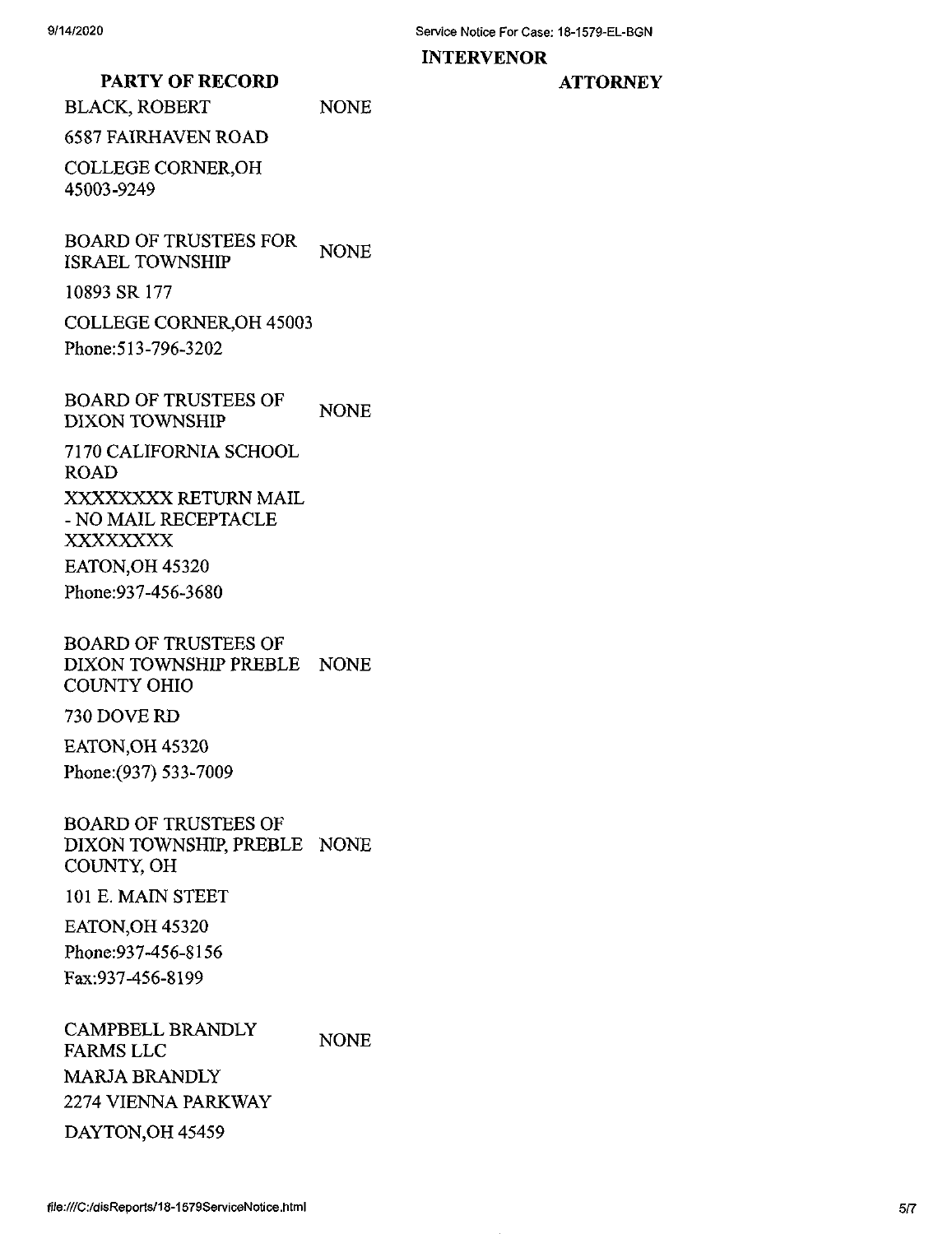CONCERNED CITIZENS OF NONE PREBLE COUNTY LLC (CCPC) 1731 W CONSOLIDATED ROAD

EATON,OH 45320

EATON COMMUNITY SCHOOL DISTRICT THADDEUS BOGGS FROST BROWN TODD LLC 9277 CENTRE POINTE DR, STE 300 WEST CHESTER,OH 45069- 4866 Phone:513-870-8226 NONE

### JACKSON, KEVIN AND TINA NONE

5239 E GREENWOOD CHURCH ROAD

LIBERTY ,IN 47353

| MICHAEL IRWIN    | <b>NONE</b> |
|------------------|-------------|
| 2274 VIENNA PKWY |             |
| DAYTON, OH 45459 |             |

OHIO FARM BUREAU FEDERATION CHAD A. ENDSLEY 280 N. HIGH STREET, PO BOX 182383 NONE

COLUMBUS ,OH 43218-2383 Phone:614-245-8258

PREBLE COUNTY COMMISSIONERS DYLAN F BORCHERS BRICKER & ECKLER LLP 100 SOUTH THIRD STREET COLUMBUS,OH 43215-4291 Phone:6142272300 Email:dborchers@bricker.com NONE

#### PREBLE COUNTY ENGINEER

NONE